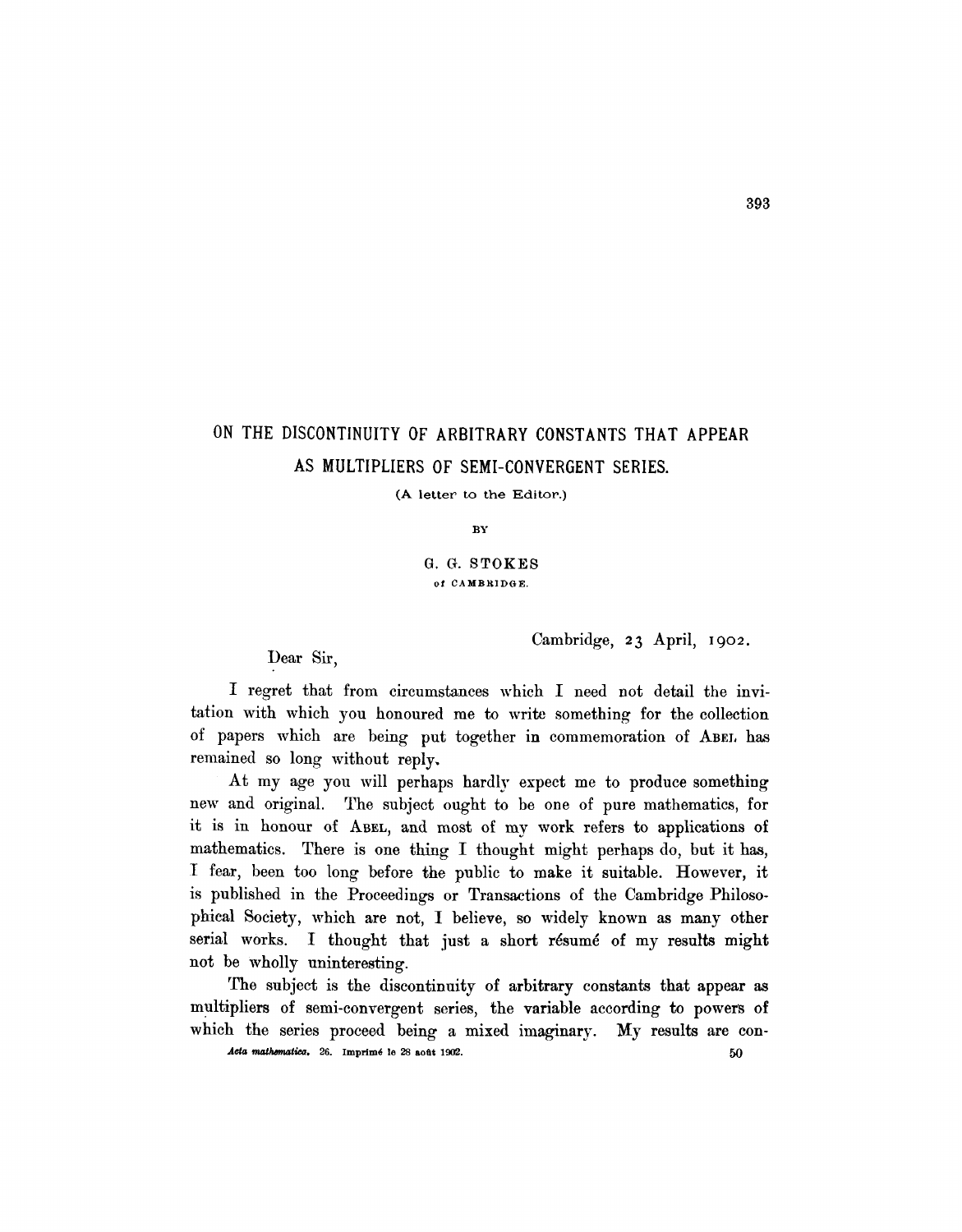394 G.G. Stokes.

tained in three papers read before the Cambridge Philosophical Society in the years 1857, 1868 and I889, which are published respectively in the Cambridge Philosophical Transactions Vol. X, p. Io5, the Transactions Vol. XI, p. 412, and the Proceedings Vo]. VI, p. 362. In these papers I have for the most part confined myself to the complete integral of the differential equation of the second order which is satisfied by BESSEL's Functions; an equation which without loss of generality may be put under the form

(1) 
$$
\frac{d^2y}{dx^2} + \frac{1}{x}\frac{dy}{dx} - \frac{n^2}{x^2}y = y.
$$

The variables  $x$  and  $y$  are taken to be mixed imaginaries, but I have confined myself to the case in which  $n$  is real. Although I have, as I said, limited myself to the integral of that particular differential equation, the method is, I believe, of much wider application. I have not taken  $n$  integral but (subject to the its being real) general. Putting  $x = r(\cos \theta + i \sin \theta)$ , I suppose the range of r and  $\theta$  defined by the imparities

$$
0 \leq r \leq \infty \,, \qquad -\infty \leq \theta \leq \infty \,.
$$

It is well known that the integral of (I) may be put under the form

(2) 
$$
y = Ax^n \left( 1 + \frac{x^2}{2(2 + 2n)} + \ldots \right) + Bx^{-n} \left( 1 + \frac{x^2}{2(2 - 2n)} + \ldots \right)
$$
  
=  $AU + BV$ , say,

or under the form

$$
(3) \qquad y = C x^{-\frac{1}{2}} e^x \left( 1 + \frac{1^2 - (2n)^2}{8x} + \ldots \right) + D x^{-\frac{1}{2}} e^{-x} \left( 1 - \frac{1^2 - (2n)^2}{8x} + \ldots \right)
$$

$$
= Cu + Dv, \text{ say.}
$$

The series (2) are always convergent, and completely define the function y over the whole range, but are not available for calculation when  $r$  is large, as they begin by diverging rapidly. The series (3) are always divergent (save when  $2n$  is an odd integer, when they terminate), but begin by converging rapidly when r is large. But it is easy to see that  $(3)$  cannot be equivalent to (2) over the whole range of  $\theta$  unless the constants C,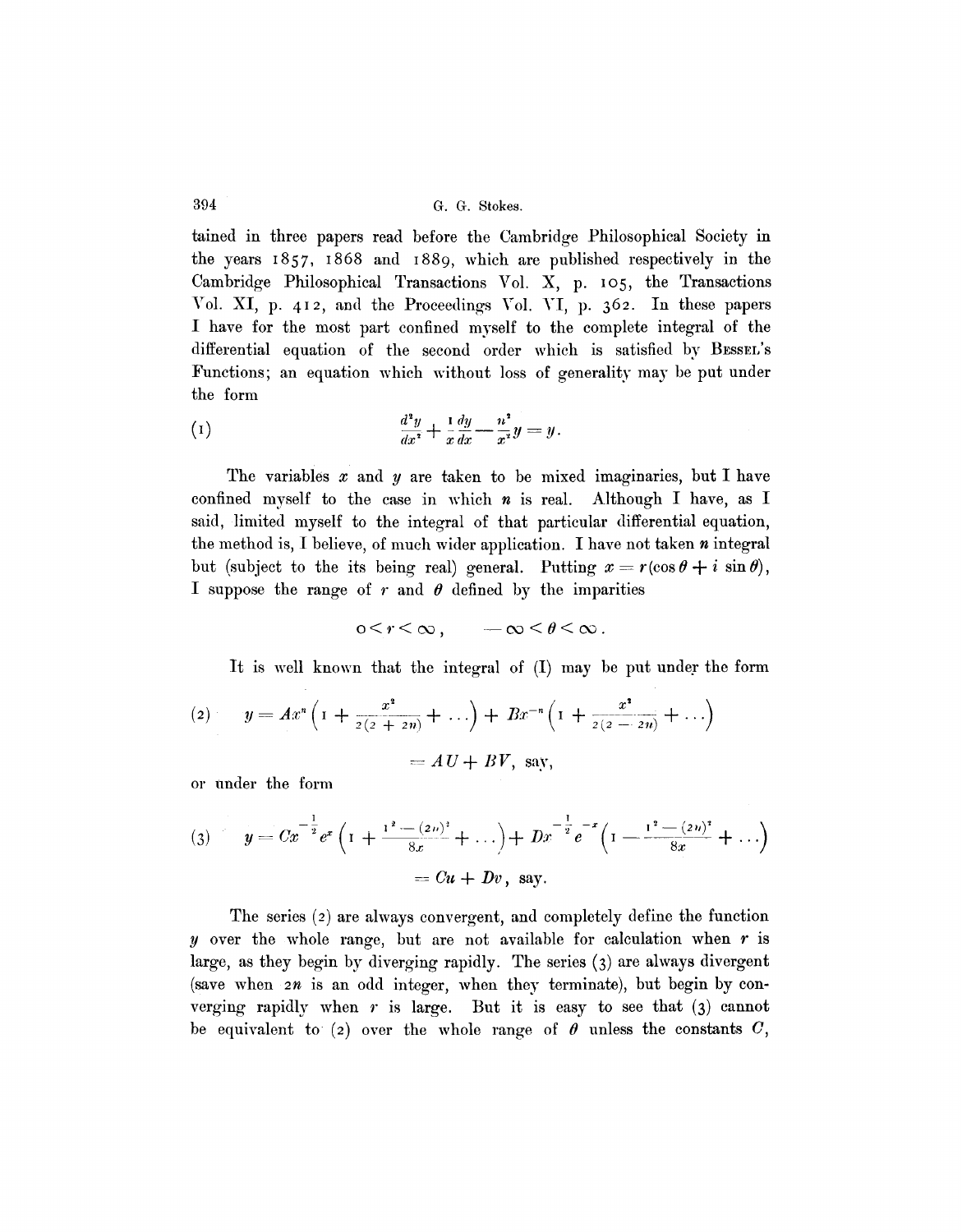D have different values in different parts of the range. I have shown where and how they change discontinuously.

Of the functions  $u, v$ , let that be called the superior which has the real part of the index of the exponential positive, and that the inferior which has it negative. As  $\theta$  increases in one direction, the functions  $u$ ,  $v$  become alternately the superior and the inferior. I have shown that as  $\theta$  changes, the constant  $C$  or  $D$  can only change when the index of the exponential in the function it multiplies is real and negative; and the change it then suffers is proportional, other circumstances being the same, to the coefficient of the other term, which of course is for that value of  $\theta$  the superior term. The way in which the constants change with the value of  $\theta$  may be illustrated by a pair of curves of sines drawn with inks of different colours (or else distinguished by a difference of marking) in the different parts. The ordinates may be taken to represent, for a



given value of  $r$ , the way in which the real part of the index changes with  $\theta$ . A change of the coefficient is represented by a change in the colour of the ink (or of the marking of the line) with which the curves are drawn. The nature of the change is that in crossing, in the positive direction, one of the critical points represented bv a change of colour or marking, the coefficient  $(C \text{ or } D \text{ as the case may be})$  of the inferior term is increased by 2*i* cos  $n\pi$ , multiplied by the coefficient of the superior term.

The way in which the paradox of giving a discontinuous expression for a continuous function is explained is this. A semi-convergent series (considered numerically, and apart from its analytical form) defines a function only subject to a certain amount of vagueness, which is so much the smaller as the modulus of the variable according to inverse powers of which it proceeds is larger. I have shown that, in general (i. e. for general values of  $\theta$ ), the vagueness of the superior function ultimately, as r is increased, disappears in comparison with the whole value of the inferior term. But for the critical values of  $\theta$  for which the index of the ex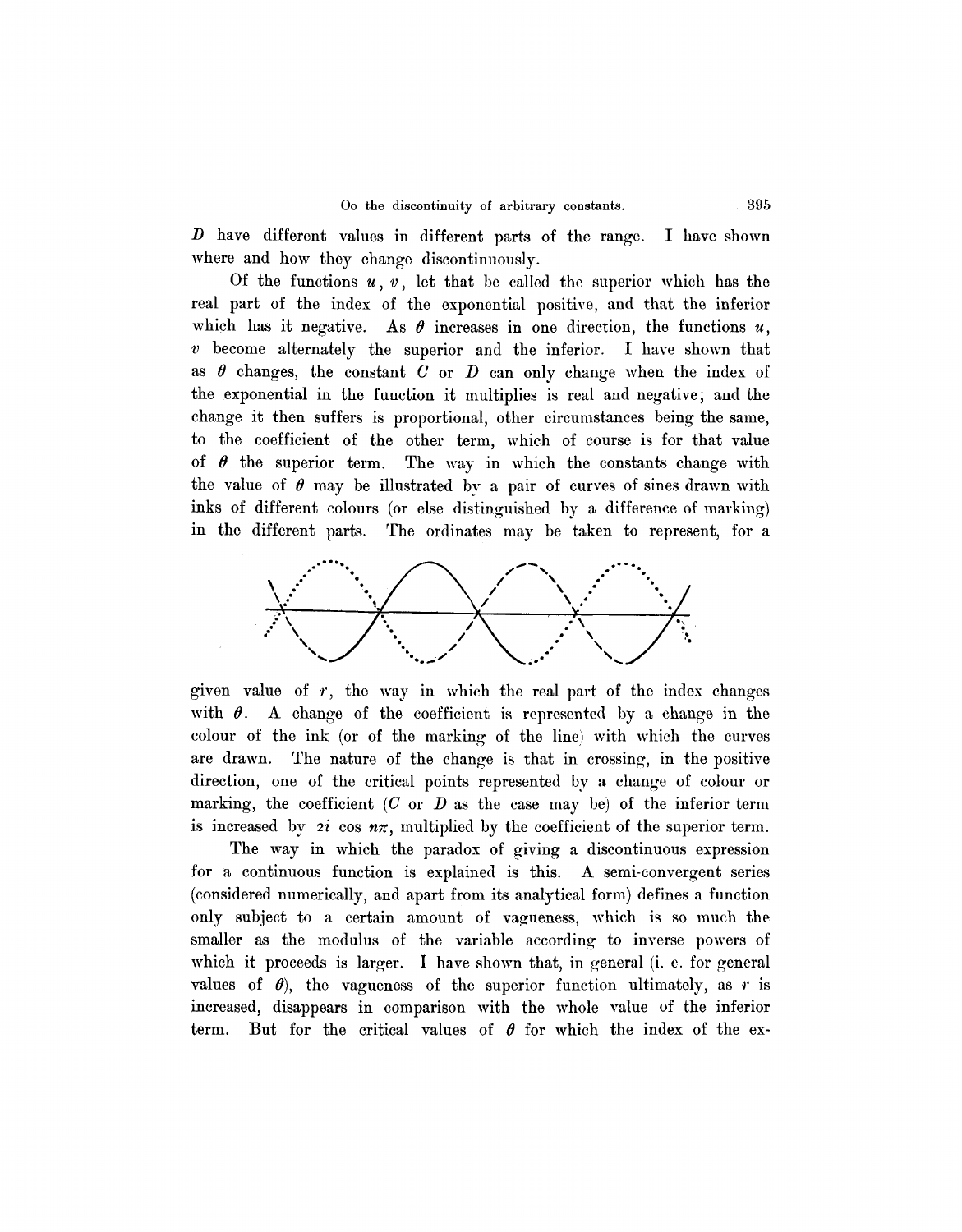**396 G.G.** Stokes.

ponential is real the vagueness of the superior function becomes sufficient to swallow up the inferior function. As  $\theta$  passes through the critical value, the inferior term enters as it were into a mist, is hidden for a little from view, and comes out with its coefficient changed. The range during which the inferior term remains in a mist decreases indefinitely as the modulus r increases indefinitely.

We know the value of  $Cu + Dv$ , that is we know the values of C and  $D$ , for all values of  $\theta$  provided we know them for a half period, say for  $0 \le \theta \le \pi$ ; and it follows from what has been said that for the determination of  $C$  and  $D$  in terms of  $A$  and  $B$  we may take any value or values of  $\theta$  within or at the edge of that range that we find convenient.

Suppose that in the neighbourhood of  $\theta = o$  we have only an inferior term Dv, C being  $\circ$ , and that for  $\theta = \circ$  we can express D in terms of A and B. Then *Dv* will be a function continuous within the range  $-\pi < \theta < \pi$ . Again suppose that in the neighbourhood of  $\theta = \pi$  we have only an inferior term *Cu, D* being o, and that we express C in terms of A and B for  $\theta = \pi$ . Then *Cu* will express a continuous function within the range  $0 \le \theta \le 2\pi$ . Now superpose these results, and  $Cu + Dv$ , in which  $C$  and  $D$  have been expressed in terms of  $A$  and  $B$ , will express a function continuous within the range  $0 \leq \theta \leq \pi$ .

When there is only an inferior term *Dv* in the neighbourhood of  $\theta = 0$ , then D is constant for the range  $-z\pi < \theta < 2\pi$ , though it is only within the range  $-\pi < \theta < \pi$  that *Dv* represents the continuous function y. Let the known integral of  $(I)$  in definite integrals P, Q be  $EP + FQ$ ; then within the range last mentioned  $Dv = EP + FQ$ , and we may determine D in terms of E and F by putting  $\theta = o$ . Similarly if in the neighbourhood of  $\theta = \pi$  there is only an inferior term  $Cu$ , we may determine C in terms of E and F for the range  $0 \le \theta \le 2\pi$  by putting  $\theta = \pi$ . And putting the two together we have  $(\alpha u + Dv) + (Cu + \alpha v)$ , or  $Cu + Dv$ , equal to  $EP + FQ$  within the range  $0 \le \theta \le \pi$  provided C and  $D$  are two known linear functions of  $E$  and  $F$ . And as the linear relations between  $E$ ,  $F$  and  $A$ ,  $B$  are easily found, we have by eliminating  $E$  and  $F$  two linear relations between  $C, D$  and  $A, B$  which will make  $Cu + Dv = AU + BV$  within the range  $0 < \theta < \pi$ , from whence can be found the relations between  $A, B$  in the ascending and  $C, D$  in the descending series for all values of  $\theta$ .